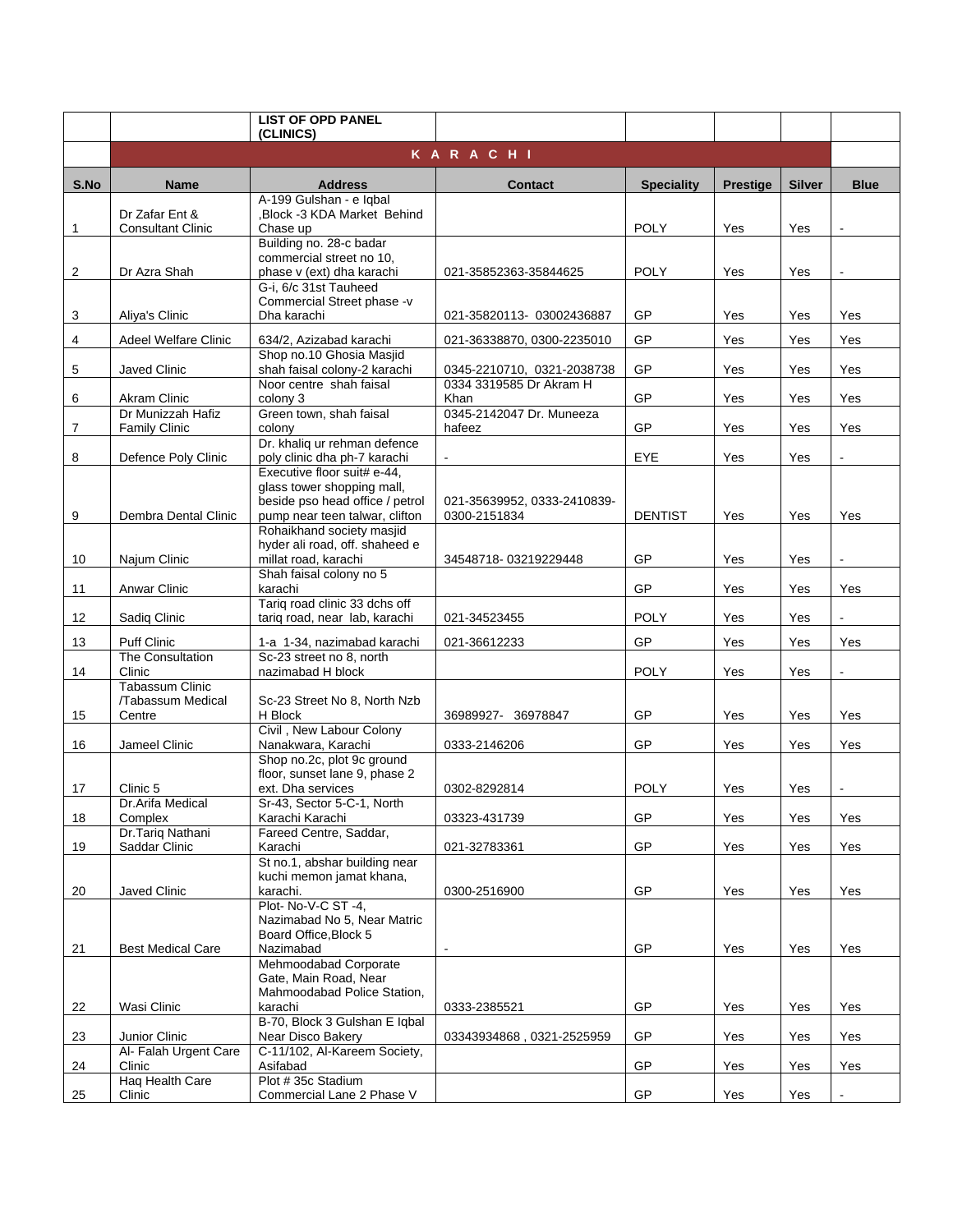|    |                                           | Al Qasim Apartment Near                                          |                                        |                |     |                |                      |
|----|-------------------------------------------|------------------------------------------------------------------|----------------------------------------|----------------|-----|----------------|----------------------|
|    |                                           | Saylani Chowk, Dhoraji<br>Colony (Beside Stadium                 |                                        |                |     |                |                      |
| 26 | Khair un nisa Clinic                      | Road) karachi                                                    | 021 34910011                           | GYN            | Yes | Yes            |                      |
|    |                                           | Plot 36, Sector 7/1, Bacloch                                     |                                        |                |     |                |                      |
| 27 | Zahid Clinic                              | Colony Road<br>35-C, Lane-2, Stadium                             | 021-36693020                           | GP             | Yes | Yes            | Yes                  |
|    |                                           | Commercial Area Khayaban-                                        |                                        |                |     |                |                      |
|    | Dr Tariq Nathani                          | E-Shamsheer Phase-V,                                             |                                        |                |     |                |                      |
| 28 | Defence Clinic                            | Defence, karachi<br>Plot #382, Olx Bakhtawar,                    | 021-35842638                           | GP             | Yes | Yes            | Yes                  |
|    | Al-Aziz Medical                           | Block #9, Gulistan E Jauhar                                      |                                        |                |     |                |                      |
| 29 | Centre                                    | Karachi                                                          | 0344-6626122                           | <b>POLY</b>    | Yes | Yes            | Yes                  |
| 30 |                                           | A-13/8, Azizabad, Fb Area<br>karachi                             | 0333-2228914 021-6326313               | <b>ENT</b>     | Yes | Yes            |                      |
|    | <b>Bukhari Ent Clinic</b>                 | B-171 Block 2, Gulshan Iqbal                                     |                                        |                |     |                |                      |
|    | Care Consulting                           | Chowrangi Beside Oxford                                          | 0333-2385266 - 021-34800319            |                |     |                |                      |
| 31 | Clinic                                    | School                                                           | 0306-2102006                           | <b>GP</b>      | Yes | Yes            | Yes                  |
| 32 | <b>Health Zone</b>                        | B-33, block 10. Fb area, near<br>gulberg police station, karachi | 0332-2525335, 0332-2525336             | GP             | Yes | Yes            |                      |
|    |                                           | L-15, Sector 11f-1 North                                         |                                        |                |     |                |                      |
| 33 | <b>Family Clinic</b>                      | Karachi                                                          | 0300-2750332                           | GP             | Yes | Yes            | Yes                  |
|    | M.S Medical Centre &                      | A-4, Sana Avenue, Block-12,                                      |                                        |                |     |                |                      |
| 34 | <b>Maternity Home</b>                     | Gulistan E Jauhar, Karachi,<br>Pakistan                          | 021-34621484                           | <b>POLY</b>    | Yes | Yes            | Yes                  |
|    |                                           | 3-E/17&18, Opposite Zia                                          |                                        |                |     |                |                      |
|    | Dr. Rafat's Ent Care                      | Uddin Memorial, Gole Market                                      | 021-36614391, 021-                     |                |     |                |                      |
| 35 | Centre                                    | Nazimabad # 3, Karachi<br>B-5, Bhayani View, St-4,               | 36615704                               | <b>ENT</b>     | Yes | Yes            |                      |
|    | Shifa Clinic                              | Block-M, North Nazimabad,                                        |                                        |                |     |                |                      |
| 36 | <b>Ultrasound Centre</b>                  | karachi                                                          | 021-36641685 0300 2420052              | gp             | Yes | Yes            |                      |
| 37 |                                           | Sector 8a, Main Flyover Road                                     |                                        | GP             | Yes |                | Yes                  |
|    | <b>Hamid Clinic</b>                       | A.B Seria Line Karachi<br>Mansfield Road, Gun Street,            | 0333-2169765                           |                |     | Yes            |                      |
| 38 | Kay Pasi Clinic                           | Saddar                                                           | DR UMESH KUMAR                         | GP             | Yes | Yes            | Yes                  |
|    |                                           |                                                                  | DR FARAH ATHAR BAQAI                   |                |     |                |                      |
| 39 | New Baqai Clinic<br>Canadian Medical      | 187-E Market, Pechs Block 6<br>77-C 12th Commercial Street,      | $(0333-3174615)$<br>MARYAM SHAKEEL (HR | GP             | Yes | Yes            | Yes                  |
| 40 | Cenre                                     | Phase 2 Ext, Dha, karachi                                        | MANAGER) 0333-2774423                  | <b>POLY</b>    | Yes | $\blacksquare$ | $\ddot{\phantom{a}}$ |
|    | Daul Shifa Medical                        | Sector 14, Block H Jauhar                                        | M. MUJAHID HUSSAIN (0312-              |                |     |                |                      |
| 41 | Centre                                    | Chowk, Orangi Town, karachi                                      | 1131825)<br>DR. MUSHTAQ AHMED          | GP             | Yes | Yes            | Yes                  |
| 42 | Child Care Clinic                         | Fatima Jinnah Colony,<br>Jamshed Road #3, Karachi                | MEMON 0342-2817157                     | <b>PEADS</b>   | Yes | Yes            | Yes                  |
|    |                                           | 32 c, mazzanine floor, lane                                      |                                        |                |     |                |                      |
|    |                                           | no. 6, sehar commercial                                          | DR BILAL 0332-1312814-                 |                |     |                |                      |
| 43 | Dr. Bilal & Associates                    | phase 7 dha<br>Flat no.t1, noman grand city,                     | 021-35171266                           | <b>DENTIST</b> | Yes | Yes            | $\blacksquare$       |
|    |                                           | block-17, gulistan e jauhar                                      | 021-4623479 0333-2109241               |                |     |                |                      |
| 44 | Mesha Clinic                              | karachi                                                          | (DR. TISHABA JAMIL)                    | <b>POLY</b>    | Yes | Yes            | Yes                  |
| 45 | <b>Tabish Clinic</b>                      | Ahmed Market, Sir Syed<br>Town, North karachi                    | 0321-8762701 DR. M                     | GP             | Yes |                |                      |
|    |                                           | 111-A, A/4, Nazimabad,                                           | .SARWAR ALAM<br>0321-2227327 (DR.      |                |     | Yes            | Yes                  |
| 46 | Decent Clinic                             | karachi                                                          | MUNAWAR ALI ANJUM)                     | GP             | Yes | Yes            | Yes                  |
|    |                                           | Shop no. 46, rufi lake drive,                                    |                                        |                |     |                |                      |
|    |                                           | block-18, gulistan e Jauhar<br>opposite main gate, rufi green    |                                        |                |     |                |                      |
| 47 | Life Clinic & Medicos                     | city, karachi                                                    |                                        | GP             | Yes | Yes            | Yes                  |
|    | Masoom Clinic & X-                        | Plot #281-A, Mehmoodabad                                         | 0333-2329436 (MOBILE) (021-            |                |     |                |                      |
| 48 | Ray                                       | Gate, karachi                                                    | 35802982 CLINIC)                       | GP             | Yes | Yes            | Yes                  |
| 49 | Dr.Asim Cardic &<br><b>General Clinic</b> | Fb area                                                          |                                        | <b>GP</b>      | Yes | Yes            | Yes                  |
|    |                                           | Columbus tower, shop #33,                                        |                                        |                |     |                |                      |
|    |                                           | mezzanine floor, main clifton                                    |                                        |                |     |                |                      |
|    | <b>Family Care Clinic</b>                 | road, near teen talwar pso                                       |                                        | GYN            | Yes | Yes            | Yes                  |
| 50 |                                           | pump, karachi<br>739-C Behind Tariq Centre,                      | 0334-2241379 DR. KRISHNA               |                |     |                |                      |
|    | Al Rafia Medical &                        | Tariq Road, Bi-2 Pechs,                                          | (03463275213-03002197719-              |                |     |                |                      |
| 51 | Dental Clinic                             | karachi                                                          | 0300-2197719                           | <b>POLY</b>    | Yes | Yes            | Yes                  |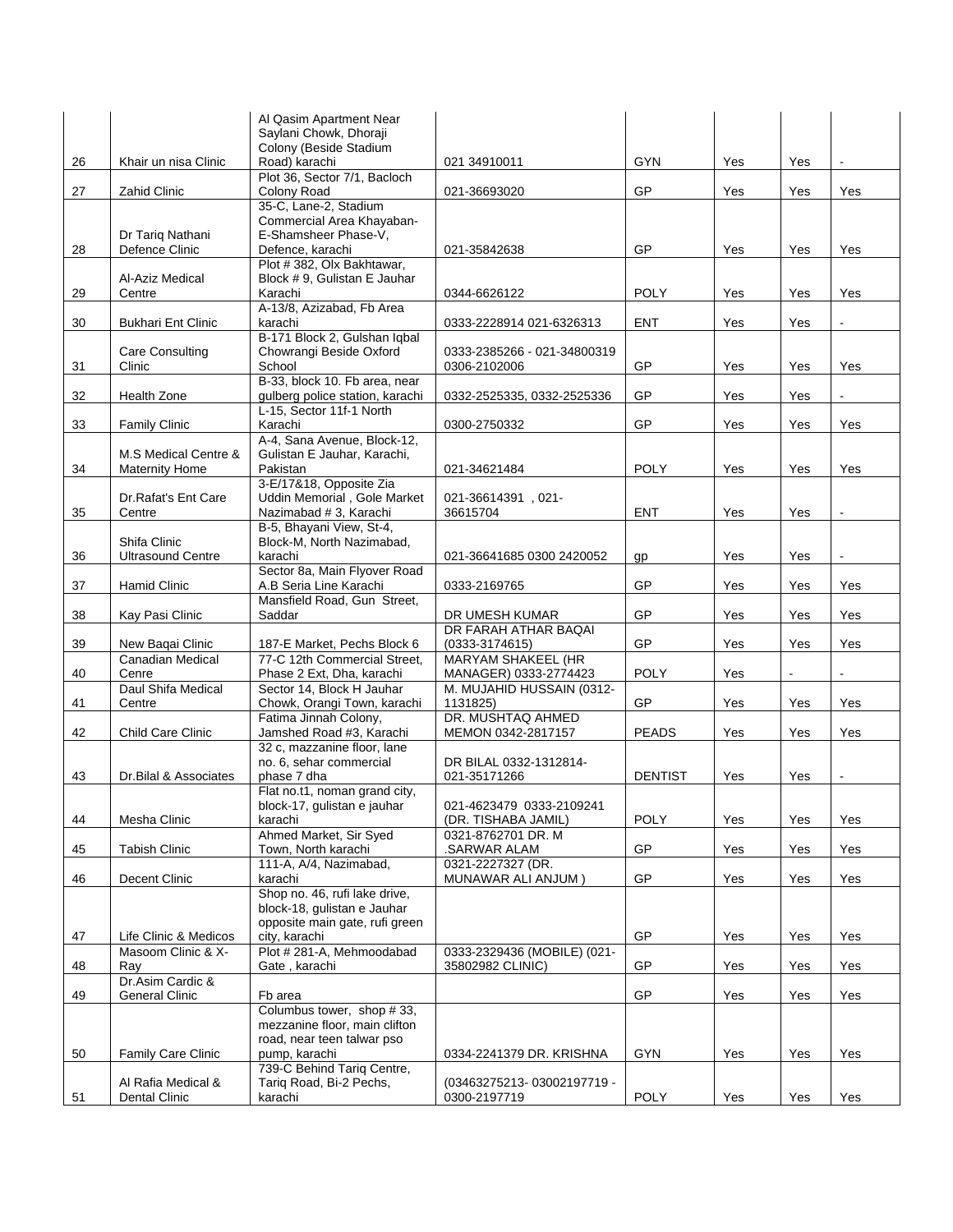|    |                            | 451 Block C Adamjee Nagar                                     | 021 34936047 0333-2184216 |             |     |     |                |
|----|----------------------------|---------------------------------------------------------------|---------------------------|-------------|-----|-----|----------------|
| 52 | Al Zainab Clinic           | karachi                                                       | Dr Farida Khalid          | GP          | Yes | Yes | Yes            |
|    | Ameen Medical &            | B 276, Block N North                                          |                           |             |     |     |                |
| 53 | <b>Dental Center</b>       | Nazimabad Town, Karachi<br>Blessing Plaza, Block-K,           | $\blacksquare$            | <b>POLY</b> | Yes | Yes |                |
|    |                            | <b>Behind North Marriage</b>                                  | 021-36636861 03002901047  |             |     |     |                |
| 54 | <b>Surgical Specialist</b> | Garden, N Nazimabad                                           | 0300-2428752              | GP          | Yes | Yes | $\blacksquare$ |
|    |                            | A-20, Block 13-A, Works Co-                                   |                           |             |     |     |                |
|    | Dr Shahnaz Medical         | Operative Housing Society,                                    | 021-34976301- 0300        |             |     |     |                |
| 55 | Centre                     | Gulshan E Iqbal karachi                                       | 8260216                   | GP          | Yes | Yes | Yes            |
|    |                            | Plot No Sd3, Ibrahim Villas,                                  |                           |             |     |     |                |
|    |                            | Jama Milia Road Near Al                                       |                           |             |     |     |                |
| 56 | Zaitoon hayat Clinic       | Khan Marriage Garden Malir<br>A 33 Block H <sub>'</sub> North |                           | GP          | Yes | Yes | Yes            |
| 57 | Habibi Clinic              | Nazimabad Town, Karachi                                       |                           | GP          | Yes | Yes | Yes            |
|    | The Family Care            |                                                               |                           |             |     |     |                |
|    | Clinic & Ultrasound        | 4, 5/c, street no. 31, tauheed                                |                           |             |     |     |                |
| 58 | Diagostic                  | commercial area, dha phase v                                  | 021-35821611              | GP          | Yes | Yes | Yes            |
|    |                            | Plot # n-36 sec c korangi 3.5                                 |                           |             |     |     |                |
| 59 | Chs Centre                 | near eidi ground                                              | 021-35060209              | ALL         | Yes | Yes | Yes            |
|    |                            | Road no. 7, near saleh shifa,                                 |                           |             |     |     |                |
| 60 | Chs Centre                 | catel colony<br>Main Road, Landhi Medical                     | 021-35083003              | ALL         | Yes | Yes | Yes            |
|    |                            | Complex, Babar Market                                         |                           |             |     |     |                |
| 61 | Chs Centre                 | Opposite Habib Bank                                           | 021-35134595              | ALL         | Yes | Yes | Yes            |
|    |                            | House no. 543 b, street no. 2,                                |                           |             |     |     |                |
|    |                            | sector 32/a, zia colony 1                                     |                           |             |     |     |                |
| 62 | Chs Centre                 | (mehran town) karachi.                                        | 021-35176012              | ALL         | Yes | Yes | Yes            |
|    |                            | Plot no. 6/423, darakhshan                                    |                           |             |     |     |                |
| 63 | Chs Centre                 | housing society, near eobi<br>office, malir                   | 021-34510033              | ALL         | Yes | Yes | Yes            |
|    |                            | Goth Near Sb Medical Centre                                   |                           |             |     |     |                |
|    |                            | Memon Goth / Cycle Shop,                                      |                           |             |     |     |                |
|    |                            | Bachat Bazaar Memon Goth,                                     |                           |             |     |     |                |
| 64 | Chs Centre                 | Near Hbl Bank                                                 | 021-34560033              | ALL         | Yes | Yes | Yes            |
|    |                            | Shop no. 2 CB/23, Colony                                      |                           |             |     |     |                |
|    |                            | Gate, Alfalah Housing Society                                 |                           |             |     |     |                |
| 65 | Chs Centre                 | opposite Eid Gah Ground<br>Block 2 Shop Num 2,7,9,10          | 021-34595140              | ALL         | Yes | Yes | Yes            |
|    |                            | Al-Syed Center Quaidabad                                      |                           |             |     |     |                |
| 66 | Chs Centre                 | Karachi                                                       | 021-35153003              | <b>ALL</b>  | Yes | Yes | Yes            |
|    |                            | Shop no A816, Near Diyar-e-                                   |                           |             |     |     |                |
|    |                            | Habib Masjid Gulshan-e-                                       |                           |             |     |     |                |
| 67 | Chs Centre                 | Hadeed                                                        | 021-34718933              | ALL         | Yes | Yes | Yes            |
|    |                            | Shop no 10 and 11 plot no<br>64/1 crown Place Garden          |                           |             |     |     |                |
| 68 | Chs Centre                 | karachi                                                       | 021-32244205              | <b>ALL</b>  | Yes | Yes | Yes            |
|    |                            | Plot 162 163 164 zia colony                                   |                           |             |     |     |                |
|    |                            | abadi urdu road soldier bazar                                 |                           |             |     |     |                |
|    |                            | 3 / Barito Road, Soldier                                      |                           |             |     |     |                |
| 69 | Chs Centre                 | Bazaar 3                                                      |                           | ALL         | Yes | Yes | Yes            |
|    |                            | Shop #8 Dagha palace                                          |                           |             |     |     |                |
|    |                            | kharadar old town quarters                                    |                           |             |     |     |                |
| 70 | Chs Centre                 | kharadar<br>Plot no.15/24, Medicare                           | 021-32410708              | <b>ALL</b>  | Yes | Yes | Yes            |
|    |                            | Cardiac & General, Bihar                                      |                           |             |     |     |                |
|    |                            | Muslim Housing Society,                                       |                           |             |     |     |                |
|    |                            | Block -3, main Shaheed-e-                                     |                           |             |     |     |                |
| 71 | Chs Centre                 | <b>Millat Road</b>                                            | 021-34145140              | <b>ALL</b>  | Yes | Yes | Yes            |
|    |                            | House # SA-91, Karachi                                        |                           |             |     |     |                |
|    |                            | Administrative Society, near                                  |                           |             |     |     |                |
| 72 | Chs Centre                 | Sitara Bakery, Mehmoodabad<br>no. 6                           | 021-34550739              | <b>ALL</b>  | Yes | Yes | Yes            |
|    |                            | House No: B-26 Block N0-1                                     |                           |             |     |     |                |
|    |                            | KDA Scheme 5 Clifton                                          |                           |             |     |     |                |
| 73 | Chs Centre                 | Karachi.                                                      | 021-35867493              | <b>ALL</b>  | Yes | Yes | Yes            |
|    |                            | D-55 Intelligent school colony                                |                           |             |     |     |                |
| 74 | Chs Centre                 | sultanabad MT Khan Karachi                                    | 021-35630042              | ALL         | Yes | Yes | Yes            |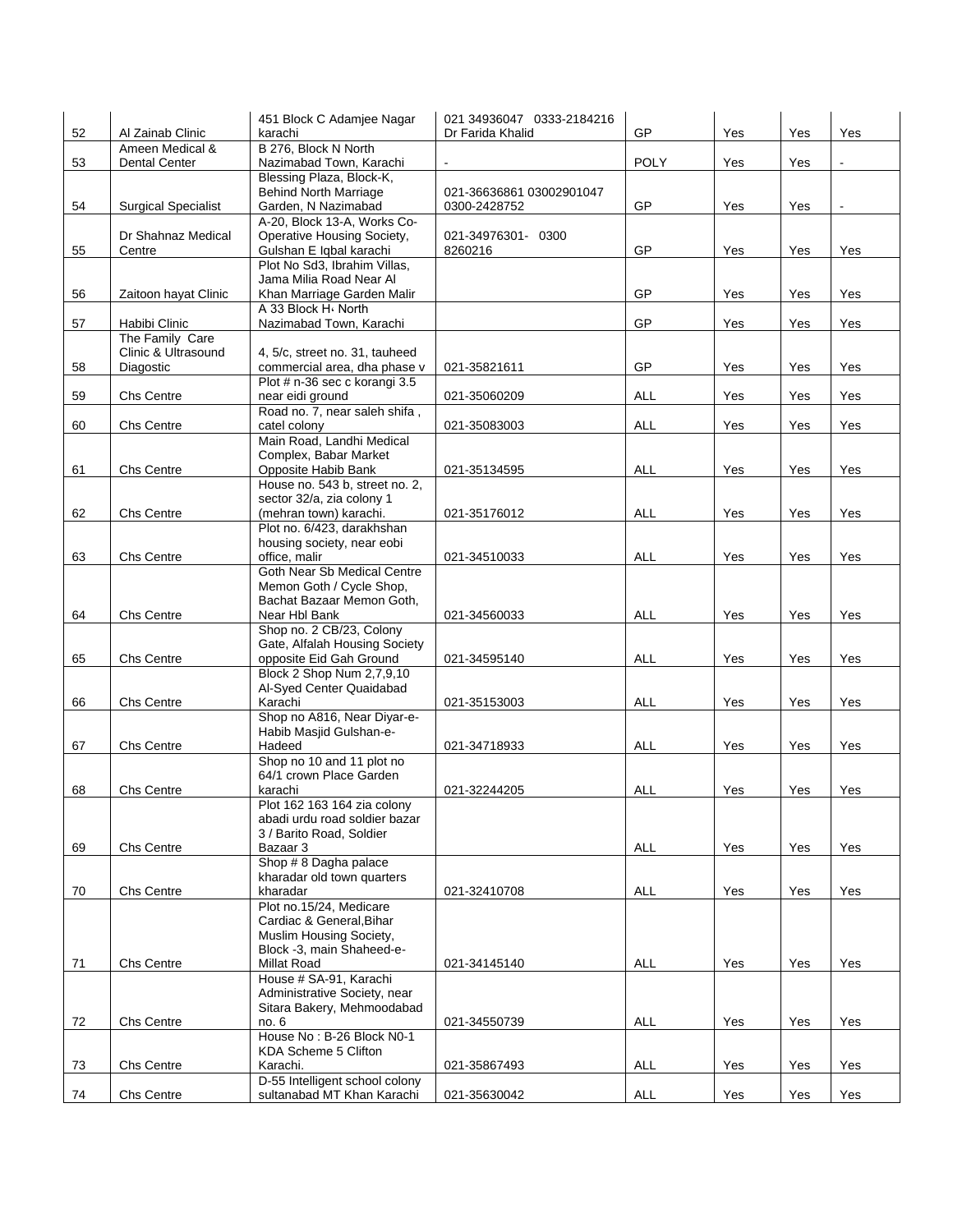|    |                                        | House # L-152 Block 13-D                                      |                                            |            |     |                |                |
|----|----------------------------------------|---------------------------------------------------------------|--------------------------------------------|------------|-----|----------------|----------------|
|    |                                        | Gulshan-e-Iqbal, Near<br>Madinah Masjid, Sahba                |                                            |            |     |                |                |
| 75 | Chs Centre                             | Akhtar Rd Karachi                                             | 021-34837842                               | ALL        | Yes | Yes            | Yes            |
|    |                                        | Flat No B-03 Ground Floor                                     |                                            |            |     |                |                |
| 76 | Chs Centre                             | Chappel Garden Abul Hassan<br>Isphani road                    | 021-34657744                               | ALL        | Yes | Yes            | Yes            |
|    |                                        | Shop no. 2-3, Decent Garden,                                  |                                            |            |     |                |                |
|    |                                        | main University Road, near                                    |                                            |            |     |                |                |
|    |                                        | Mosmiyat Chowk next to JS<br>Bank line.                       |                                            |            |     |                |                |
| 77 | Chs Centre                             | Shop no. 111-C /1, bus stop                                   |                                            | <b>ALL</b> | Yes | Yes            | Yes            |
|    |                                        | no. 7, near Abbasi Shaheed                                    |                                            |            |     |                |                |
| 78 | Chs Centre                             | Nazimabad no. 3                                               | 021-36617404                               | ALL        | Yes | Yes            | Yes            |
| 79 | Chs Centre                             | House no. 29/1, Main Road, C<br>Area, Liaquatabad Post Office | 021-34891615                               | ALL        | Yes | Yes            | Yes            |
|    |                                        | Kashmir Road, main bus stop,                                  |                                            |            |     |                |                |
|    |                                        | Street no. 3, Block C, Sher                                   |                                            |            |     |                |                |
| 80 | Chs Centre                             | Shah<br>Plot no. 231, Street 1, Sector                        | 021-32580028                               | ALL        | Yes | Yes            | Yes            |
|    |                                        | 4/F, Mujahid Colony, near                                     |                                            |            |     |                |                |
|    |                                        | <b>Mominabad Genmertal</b>                                    |                                            |            |     |                |                |
| 81 | Chs Centre                             | Metroville Momin Abad,<br>House no. R-49, Sector 5 C/2.       | 021-36660001                               | ALL        | Yes | Yes            | Yes            |
|    |                                        | near Karachi Mobile Bara                                      |                                            |            |     |                |                |
|    |                                        | Market, Power House                                           |                                            |            |     |                |                |
| 82 | Chs Centre                             | Roundabout, North karachi<br>R-1203, Sector 15/A, 4 Buffer    | 021-36434202                               | ALL        | Yes | Yes            | Yes            |
| 83 | Chs Centre                             | Zone Karachi                                                  | 021-36434201                               | <b>ALL</b> | Yes | Yes            | Yes            |
|    |                                        | A/35, Sector Z-V, near Jheel                                  |                                            |            |     |                |                |
| 84 | Chs Centre                             | stop, Scheme 45, Gulshan e<br>Maymar                          | 021-36832567                               | ALL        | Yes | Yes            | Yes            |
|    |                                        | New Shahkar Heights, Surjani                                  |                                            |            |     |                |                |
| 85 | Chs Centre                             | Town                                                          | 021-36910041                               | ALL        | Yes | Yes            | Yes            |
| 86 | Chs Centre                             | House no. LS 17, Sec 11 E,<br>Orangi Town                     | 021-36660003                               | <b>ALL</b> | Yes | Yes            | Yes            |
|    |                                        | Plot no. 16, Old 1726/1959,                                   |                                            |            |     |                |                |
| 87 | <b>Chs Centre</b>                      | Post Office Chowk, Sardabad                                   |                                            | ALL        | Yes | Yes            | Yes            |
|    |                                        | House # 3 street 5 Haroon                                     |                                            |            |     |                |                |
| 88 | Chs Centre                             | baharia cooperative society<br>karachi                        | 021-32364066                               | <b>ALL</b> | Yes | Yes            | Yes            |
| 89 | Chs Centre                             |                                                               | 021-36660048                               | <b>ALL</b> | Yes | Yes            | Yes            |
|    |                                        | Sector 7/c, main road, Govt<br>Plot # 05, Ground              |                                            |            |     |                |                |
|    |                                        | Floor, Workers-Cooperative                                    |                                            |            |     |                |                |
|    | Akuh Outreach                          | Housing Society, Block-10-                                    |                                            |            |     |                |                |
| 90 | Medical Centre,<br>Rashid Minhas Road  | A, Gulshan e Iqbal, Main<br><b>Rashid Minhas</b>              | 021-34814819-021-34814811-<br>021-34834115 | ALL        | Yes |                |                |
|    |                                        | Shop# G-1, Ground Floor, Sir-                                 |                                            |            |     |                |                |
|    |                                        | Taj Terrace, Plot# SB-09,<br>Block 01, Gulshan e Igbal,       |                                            |            |     |                |                |
|    | Akuh Outreach<br>Medical Centre,       | Karachi (Near Practical                                       |                                            |            |     |                |                |
| 91 | Gulshan e Iqbal                        | Center)                                                       | 021-34967690-021-34813088                  | <b>ALL</b> | Yes | $\blacksquare$ | $\blacksquare$ |
|    |                                        | Plot #16/423, Darakhshan                                      |                                            |            |     |                |                |
| 92 | Akuh Outreach<br>Medical Centre, Malir | Housing Society, Kala-board,<br>Malir, Karachi                | 021-34494516-021-34519825-<br>021-34519826 | <b>ALL</b> | Yes | $\blacksquare$ | L.             |
|    | Akuh Outreach                          | Plot# SL-1 & L-1, Sector 35-C,                                |                                            |            |     |                |                |
|    | Medical Centre,                        | Korangi # 3 1/2, Karachi (Near                                |                                            |            |     |                |                |
| 93 | Korangi<br>Akuh Outreach               | PSO Petrol Pump)<br>Shop # 1/1, Al-Syed Center,               | 021-35120151-021-35120152                  | ALL        | Yes |                |                |
|    | Medical Centre,                        | Quaidabad 3-7, Landhi,                                        |                                            |            |     |                |                |
| 94 | Quaidabad                              | Karachi                                                       | 021-35024248-021-35016345                  | <b>ALL</b> | Yes | $\blacksquare$ | $\blacksquare$ |
|    | Akuh Outreach<br>Medical Centre,       | Plot #3/13, 3-C, Nazimabad #<br>3, Near Real Bakers, Abbasi   |                                            |            |     |                |                |
| 95 | Nazimabad-I                            | Shaheed Chowk, Karachi                                        | 021-36615136-021-36708385                  | <b>ALL</b> | Yes |                |                |
|    |                                        | Plot #39, Row #8, Sub-block                                   |                                            |            |     |                |                |
|    | Akuh Outreach<br>Medical Centre,       | D in Block III<br>(III-D, 8/39), situated at Old              |                                            |            |     |                |                |
| 96 | Nazimabad-II                           | Nazimabad, Karachi                                            | 021-36610775-021-36610776                  | <b>ALL</b> | Yes |                |                |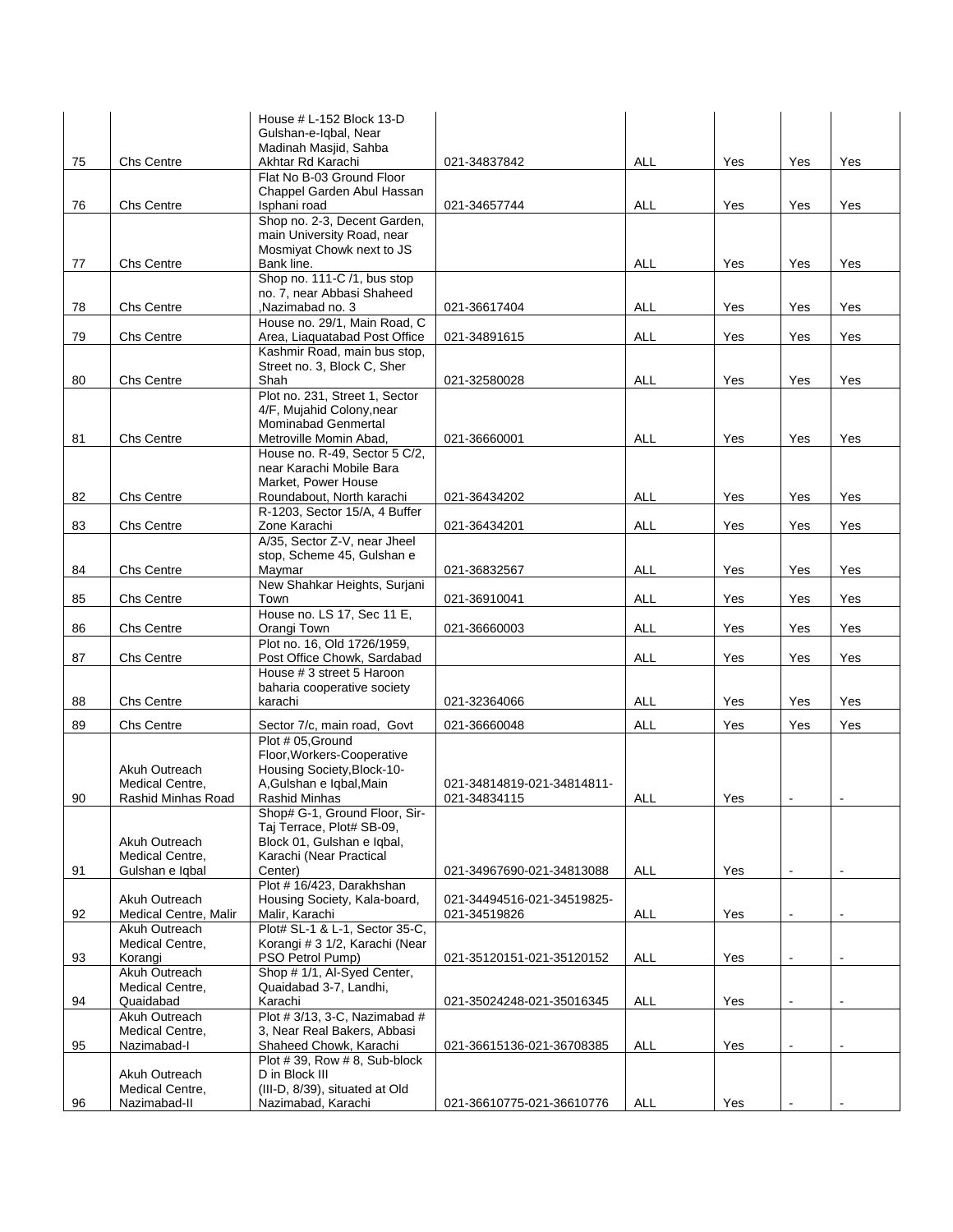|      | Akuh Outreach                                    | Ground Floor, Markaz e Irfan.<br>Near Power House                                    |                                                   |                   |                 |                |                          |
|------|--------------------------------------------------|--------------------------------------------------------------------------------------|---------------------------------------------------|-------------------|-----------------|----------------|--------------------------|
| 97   | Medical Centre, North<br>Karachi                 | Chowrangi, North Karachi,<br>Karachi                                                 | 021-36923281 -021-36923282                        | ALL               | Yes             | $\blacksquare$ | $\blacksquare$           |
|      | Akuh Outreach                                    | Plot #25/26, Ground Floor,                                                           |                                                   |                   |                 |                |                          |
|      | Medical Centre,<br><b>Baldia</b>                 | Baldia Town, Block- A/3, Near<br>Police Training Centre,                             |                                                   |                   |                 |                |                          |
| 98   | Town(Saeedabad)                                  | Karachi                                                                              | 021-32812911-021-32812914                         | <b>ALL</b>        | Yes             |                |                          |
|      |                                                  | A-141, Ground Floor, Federal<br>B Area, Block -A, Near PSO                           |                                                   |                   |                 |                |                          |
|      | Akuh Outreach                                    | Petrol pump, Ishaqabad                                                               |                                                   |                   |                 |                |                          |
| 99   | Medical Centre.<br>Gharibabad                    | Area, Gharibabad Furniture<br>Market, Karachi                                        | 021-36825843-021-36825857                         | ALL               | Yes             | $\blacksquare$ |                          |
|      |                                                  | Shop # 1 & 2, Ground Floor,<br>Sumaira Apartment, Plot                               |                                                   |                   |                 |                |                          |
|      | Akuh Outreach                                    | Survey # 10, Sheet # LR-20,                                                          |                                                   |                   |                 |                |                          |
| 100  | <b>Medical Centre, Shoe</b><br>Market            | Nishtar Road, Garden,<br>Karachi                                                     |                                                   | <b>ALL</b>        | Yes             | $\blacksquare$ | $\overline{\phantom{a}}$ |
|      |                                                  | Suite no. 1, aziz manzil -                                                           | 021-32725233-021-32765233                         |                   |                 |                |                          |
| 101  | Zia uddin - Out-Reach<br>Center South Zone       | beside civil<br>emergency gate                                                       | 021-32744491                                      | <b>ALL</b>        | Yes             |                |                          |
|      | Zia uddin - Out-Reach                            | Near abbasi shaheed,                                                                 |                                                   |                   |                 |                |                          |
| 102  | <b>Center Nazimabad</b><br>Zia uddin - Out-Reach | nazimabad 3.                                                                         | 021-36618400                                      | ALL               | Yes             |                |                          |
|      | Center Gulistan-E-                               | Besides darul-sehat, gulistan-                                                       |                                                   |                   |                 |                |                          |
| 103  | Jauhar<br>Zia uddin - Out-Reach                  | e-jauhar.<br>Besides govt. Qatar, orangi                                             | 021-34177233                                      | <b>ALL</b>        | Yes             |                |                          |
| 104  | Center Orangi Town                               | town.                                                                                | 021-36699440                                      | ALL               | Yes             |                |                          |
| 105  | Care Consulting<br>Clinic                        | B-171, Block 2, Main Gulshan<br>Chowrangi, Gulshan Iqbal                             |                                                   | GP                | Yes             | Yes            | $\blacksquare$           |
|      | Shifa Clinic                                     | <b>Block M North Nazimabad</b>                                                       |                                                   |                   |                 |                |                          |
| 106  | <b>Ultrasound Centre</b>                         | Town, Karachi                                                                        |                                                   | GP                | Yes             | Yes            |                          |
|      |                                                  |                                                                                      |                                                   |                   |                 |                |                          |
|      |                                                  |                                                                                      |                                                   |                   |                 |                |                          |
|      |                                                  |                                                                                      |                                                   |                   |                 |                |                          |
|      |                                                  |                                                                                      |                                                   |                   |                 |                |                          |
|      |                                                  |                                                                                      |                                                   |                   |                 |                |                          |
|      |                                                  | <b>LIST OF OPD PANEL</b><br>(HOSPITALS)                                              |                                                   |                   |                 |                |                          |
|      |                                                  | KARACHI                                                                              |                                                   |                   |                 |                |                          |
|      |                                                  |                                                                                      |                                                   |                   |                 |                |                          |
| S.No | Name                                             | <b>Address</b>                                                                       | <b>Contact</b>                                    | <b>Speciality</b> | <b>Prestige</b> | <b>Silver</b>  | <b>Blue</b>              |
| 1    | Aga Khan For<br>Women-Karimabad                  | Block-7, Shahra-e-Pakistan, F<br>B Area                                              | 36823045 / 36323465                               |                   |                 | $\blacksquare$ | $\overline{\phantom{a}}$ |
| 2    | Aga Khan Maternity                               | Gold Street, Garden East                                                             | 3225-0966 / 0522, +92 21                          |                   |                 |                |                          |
| 3    | Home-Garden<br>Aga Khan Maternity                | Atmaram Pritam Das Road,                                                             | 3225 6903 ext. 7468<br>32526315/32524618(EXT 318) |                   |                 |                |                          |
| 4    | Home-Kharadar<br>Aga Khan University *           | Kharadar<br>Stadium Road karachi                                                     | 3493-0051                                         |                   |                 |                |                          |
| 5    | <b>Akhtar Eye</b>                                | Block-5, Gulshan-e-Iqbal,                                                            | 34963801/34813368 0321-                           | <b>ALL</b>        | Yes             |                |                          |
| 6    | Al-Ain Institute Of Eye                          | Rashid Minhas Road<br>Sharah-e-Quaideen, PECHS                                       | 8242027,03008213305<br>34556151                   |                   | Yes             | $\blacksquare$ | $\overline{\phantom{a}}$ |
|      | <b>Diseases</b><br><b>Hamdrad University</b>     |                                                                                      |                                                   | <b>ALL</b>        |                 |                |                          |
| 7    | (Taj Medical                                     | Main M.A. Jinnah Road,                                                               | 32782768                                          |                   | Yes             | Yes            | Yes                      |
|      | Complex)<br>Ibn-E-Seena                          | Block-6, Gulshan-e-Iqbal,                                                            |                                                   | <b>ALL</b>        |                 |                |                          |
| 8    |                                                  | Main University Road                                                                 | 499-2640/2706                                     | <b>ALL</b>        | Yes             | Yes            |                          |
|      | Complex                                          |                                                                                      |                                                   |                   |                 |                |                          |
| 9    | Shamsi Hospital                                  | Shamsi Cooperative Society,<br><b>Wireless Gate</b><br>65-C, 24th Commercial Street, | 34601161                                          | ALL               | Yes             | Yes            |                          |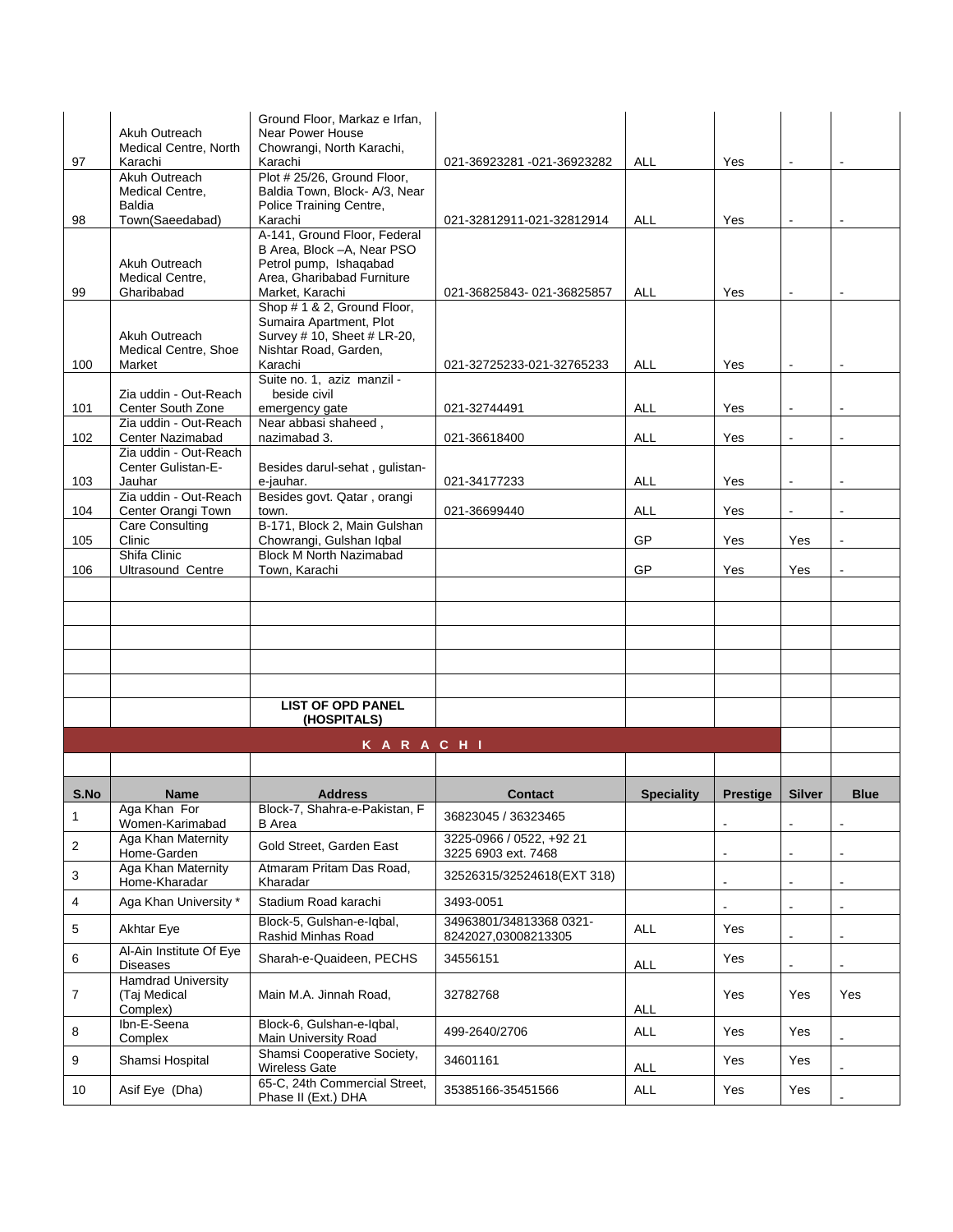| 11 | Raheem Hospital                                                                      | C-38, Block-13, F.B.Area.                                                                       | 36344610                                                      | ALL        | Yes | Yes                      |                |
|----|--------------------------------------------------------------------------------------|-------------------------------------------------------------------------------------------------|---------------------------------------------------------------|------------|-----|--------------------------|----------------|
| 12 | Sambrose Hospital                                                                    | D-177 Sharah-e-Humayun,<br>Near Karimabad Chowrangi.                                            | 36806624                                                      | ALL        | Yes | Yes                      |                |
| 13 | Adamjee Eye Hospital                                                                 | SNPA 39-B, Block "C"<br>Adamjee Nagar, Opp.<br>Zubaida, adj to Madina<br>Majsid, Dhoraji Colony | 34132824-6                                                    | ALL        | Yes | Yes                      |                |
| 14 | <b>Afsar Memorial</b><br>Hospital                                                    | C11, W2 Gulshan E Maymar                                                                        | 36353124/0332-2194133                                         | <b>ALL</b> | Yes | Yes                      | Yes            |
| 15 | Atia General Hospital                                                                | 48 Malir Township, Kalaboard                                                                    | 35472337/35453327/35472337                                    | ALL        | Yes |                          |                |
| 16 | Dr Fasih's Ent And<br>General .Hospital                                              | A/28 Malir Kalaboard (Opp<br>Saudabad Police Station)                                           | 34503754                                                      | ALL        | Yes |                          |                |
| 17 | Mamji Hospital                                                                       | C-19, Block-17, Federal B<br>Area                                                               | 6804666-777                                                   | <b>ALL</b> | Yes | Yes                      |                |
| 18 | <b>National Medical</b><br>Centre (NMC)                                              | Phase-1, DHA (Main Korangi<br>Road)                                                             | 538-0001Ext 375, (021) 111<br>222 662                         | <b>ALL</b> | Yes |                          |                |
| 19 | Samdhani Hospital                                                                    | A-560, Block No.5, Gulshan-e-<br>Igbal,                                                         | 34815017                                                      | ALL        | Yes | Yes                      |                |
| 20 | Asif Eye<br>(Bahadurabad)                                                            | Mezzanine Floor 6, West Land<br>Appartment 390/3, Alamgir<br>Road, Bahadurabad                  | 34937064-34944530                                             | ALL        | Yes | Yes                      |                |
| 21 | Jinnah Medical<br>College                                                            | Sector 7-A, Korangi Industrial<br>Area.                                                         | 2135071854                                                    | <b>ALL</b> | Yes |                          |                |
| 22 | Imam Clinic                                                                          | ST-5, Block-I, North Nazimabad                                                                  | 36706018, (03213778611)<br>Hassan                             | <b>ALL</b> | Yes | $\blacksquare$           |                |
| 23 | Murshid Hospital                                                                     | Hub River Road, Mujahidabad<br>Baldia Town, Karachi                                             | 21328113015                                                   | <b>ALL</b> | Yes | Yes                      |                |
| 24 | <b>Hassan General</b><br>Hospital                                                    | Plot No A-58-59, Shahrah-e-<br>Faisal, Malir Colony, Malir                                      | 34513000                                                      | <b>ALL</b> | Yes | Yes                      |                |
| 25 | <b>Hill Park General</b><br>Hospital                                                 | S.N.C.C. 3/4, Block #3 Main<br>Shaheed-e-Millat Road                                            | 34538563, : 9221-4538563 /<br>4538560 / 4538561 / 4538562     | <b>ALL</b> | Yes |                          |                |
| 26 | Asghar Hospital                                                                      | SD-23 Block 'B'. North<br>Nazimabad.                                                            | 36642389                                                      | ALL        | Yes | Yes                      | Yes            |
| 27 | <b>Ahmed Medical</b><br><b>Complex &amp; Maternity</b><br>Home                       | Plot No C-17, Pakistan Ave,<br>Block 13, Federal B Area                                         | 36361011                                                      | <b>ALL</b> | Yes | Yes                      | $\overline{a}$ |
| 28 | Hashmanis Eye -<br>Main Numaish                                                      | JM-75, Jacob Lines OFF M.A<br>Jinnah Road                                                       | 32780329-35 (Kiran Numaish<br>0310-2326413) (021)<br>32781409 | ALL        | Yes | Yes                      |                |
| 29 | Hashmanis Eye -<br>Clifton                                                           | G-18, Chaudry Khaliq-uz-<br>Zaman Road, Block 8 Clifton                                         | 35866042-43                                                   | ALL        | Yes | Yes                      |                |
| 30 | Hashmanis Eye -<br>Gulistan e Jauhar                                                 | AG-10, Farhan Heaven, OPP<br>KESC Office, Gulistan-e-<br>Jauhar                                 | 34664601                                                      | <b>ALL</b> | Yes | Yes                      |                |
| 31 | Hashmanis Eye -<br>North Karachi (Eye<br>only)                                       | ST-41/1 sector 11/l behind<br>Salim Centre near Kundun<br>Lawn North Karachi                    | 0213-6905876                                                  | <b>ALL</b> | Yes | Yes                      |                |
| 32 | M Hashim Memorial<br>Trust (NCCI) /<br>Neurospinal and<br>Medical Institute<br>(NMI) | 100/1, Depot Lines, Mansfield<br>Street. M.A Jinnah Road.<br>Saddar.                            | 32229837-32259959                                             | <b>ALL</b> | Yes | Yes                      | $\blacksquare$ |
| 33 | Nehal Hospital                                                                       | 26, Kala Board, Malir,<br>Township                                                              | 4404079 / 4506615                                             | <b>ALL</b> | Yes | Yes                      |                |
| 34 | Ashfaq Memorial<br>Hospital                                                          | SB-9, 13/C, Main University<br>Road, Gulshan-e-Iqbal,<br>Karachi                                | 021-34822261                                                  | <b>ALL</b> | Yes | $\blacksquare$           | $\blacksquare$ |
| 35 | <b>Chiniot General</b><br>Hospital                                                   | ST-1/3, Sector 41-B, Korangi<br>Township, Karachi                                               | 021-35063443                                                  | ALL        | Yes | Yes                      |                |
| 36 | Jamila Nazir Welfare<br>Trust Mat & General<br>Hospital                              | UC-7, Jumma Goth, Gulistan-<br>e-Malir, Karachi                                                 | 341132735                                                     | <b>ALL</b> | Yes | Yes                      | Yes            |
| 37 | Kutiyana Memon<br>Hospital                                                           | Nawab Mahabat Khanji Rd,<br>Kharadar Ghulam Hussain<br>Kasim Quarters, Karachi                  | 32315376-7,32313835-6-7                                       | ALL        | Yes | $\overline{\phantom{a}}$ |                |
| 38 | Life Care Consultant<br>Clinics                                                      | 18-C, Mezzanine Floor, 21<br>East St, PH1, DHA, Off-                                            | 35396808                                                      | ALL        | Yes | Yes                      |                |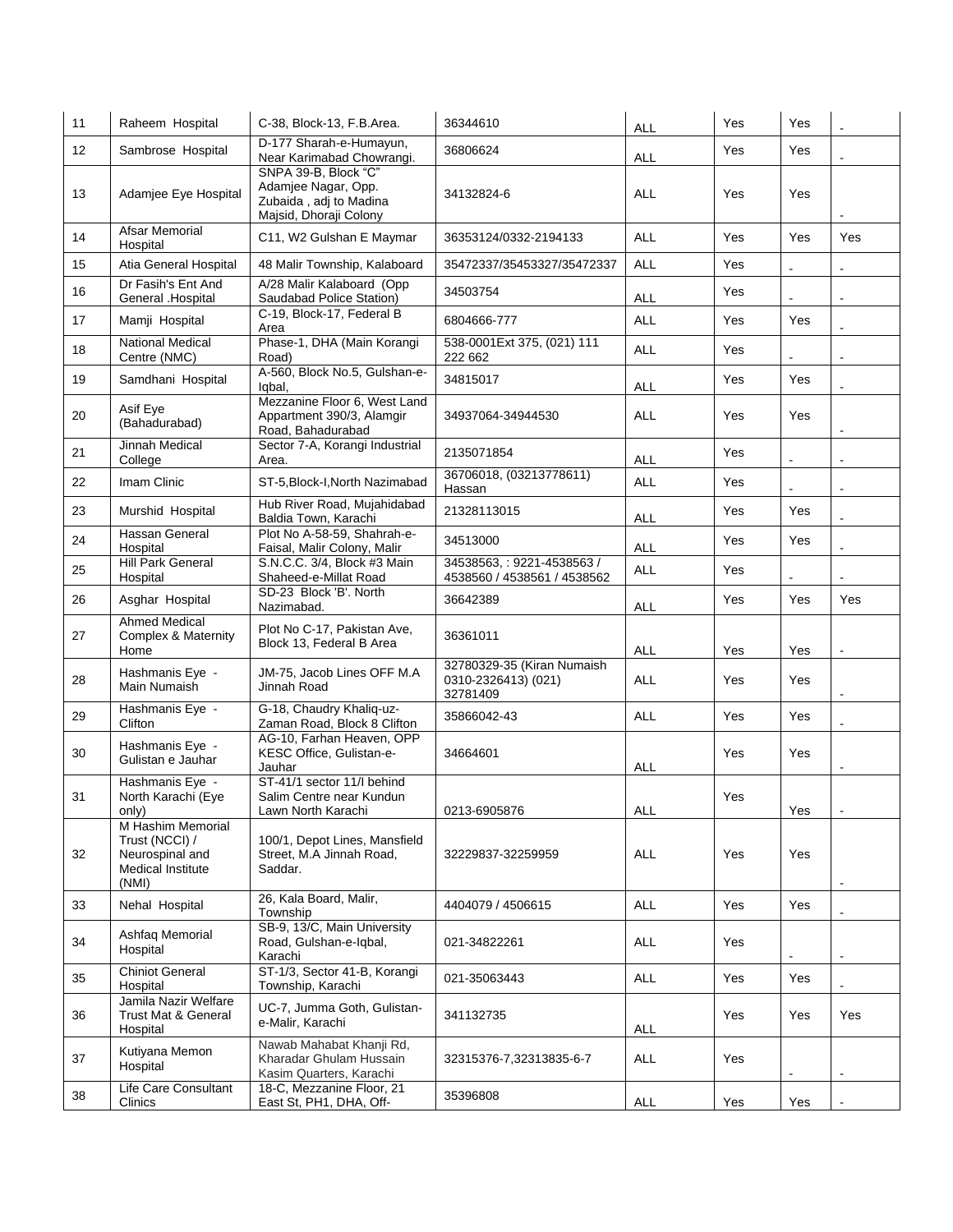|    |                                                            | Korangi Road, Karachi                                                          |                                                               |            |     |                |                          |
|----|------------------------------------------------------------|--------------------------------------------------------------------------------|---------------------------------------------------------------|------------|-----|----------------|--------------------------|
| 39 | Medicare cardiac and                                       | Shaheed e Millat road                                                          |                                                               |            |     |                |                          |
|    | general Hospital                                           |                                                                                | 021-34931886-9,                                               | ALL        | Yes | $\Box$         | L,                       |
| 40 | To Clinic                                                  | ST-1, Block-6, Gulshan-e-Iqbal,<br>Near Gulshan Chowrangi                      | 92-21-34989005                                                | ALL        | Yes | Yes            | $\mathbf{r}$             |
| 41 | <b>Creek General</b><br>Hospital                           | Ibrahim haidri chowk, korangi,<br>karachi                                      | 0346-8280072 and 0346-<br>8280073                             | ALL        | Yes | $\blacksquare$ | $\overline{a}$           |
|    | United (Plastic                                            |                                                                                |                                                               |            |     |                |                          |
| 42 | <b>Surgery And General</b><br>Hospital )                   | Main shaheed-e-millat road,<br>karachi                                         | 0322-8280222 and 0322-<br>8280444 and 0322-8280555            | <b>ALL</b> | Yes | $\Box$         | $\overline{a}$           |
| 43 | Orthopadic & Medical<br>Institute (OMI)                    | 89/1, Depot Lines.                                                             | +92 21 32258075 - 79                                          | ALL        | Yes | $\blacksquare$ | $\blacksquare$           |
| 44 | Medicare Cardiac<br><b>Surgery and General</b><br>Hospital | Shaheed e Millat road                                                          | (021) 34931886                                                | ALL        | Yes | $\mathbf{r}$   | $\tilde{\phantom{a}}$    |
| 45 | Habib medical centre                                       | Karimabad, Federal B Area<br>Block 4 Gulberg Town,<br>Karachi                  | 9221-6344787                                                  | ALL        | Yes | Yes            | $\overline{a}$           |
| 46 | Faiz Rehman<br>Hospital                                    | Metroville                                                                     | 021 - 36751650                                                | <b>ALL</b> | Yes | Yes            |                          |
| 47 | Zubaida medical<br>centre                                  | Mohd ali society                                                               | 0300 2017861                                                  | ALL        | Yes | $\blacksquare$ | $\overline{a}$           |
| 48 | Haleem Hospital                                            | <b>Block L North Nazimabad</b><br>Town. Karachi                                | (021) 36647189                                                | <b>ALL</b> | Yes | Yes            | L,                       |
| 49 | Life Care eye clinics                                      | Phase one, defence                                                             | (021) 35396808                                                | ALL        | Yes | Yes            | L,                       |
| 50 | <b>Tahir Medical Centre</b>                                | 419/a, amir khusro road, c.p.<br>berar society, karachi                        | 34380161-64                                                   | <b>ALL</b> | Yes |                | $\overline{\phantom{a}}$ |
| 51 | Al-Hadeed Medical<br>Center                                | Gulshan e Hadeed Phase 1,<br>Karachi                                           | (021) 34713800                                                | ALL        | Yes | Yes            | Yes                      |
| 52 | Shah Medical centre                                        | C-6 Block -C North<br>Nazimabad Near Asghar ali<br>shah stadium                | 021-36722382-3                                                | ALL        | Yes | Yes            | Yes                      |
| 53 | <b>Hafiz Medical Center</b>                                | L-80, Sector 32-E, Nasir<br>Jump, Korangi Road<br><b>KARACHI</b>               | 0331-2404815,0345-6275030                                     | ALL        | Yes | $\blacksquare$ | ä,                       |
| 54 | Infinity Eye Care<br>Center                                | Suite # 5, Ground Floor,<br>Clifton, Garden # 1 Karachi                        | 021-35865220                                                  | ALL        | Yes | $\overline{a}$ | ÷.                       |
| 55 | Noor Hospital                                              | St-11 Blk-19 FB Area<br>Landmarks: 2-D Bus Stop,<br>Bagh-e-Saman City: Karachi | (021) 36362392, 36361144,<br>36362132                         | <b>ALL</b> | Yes | Yes            | $\overline{a}$           |
| 56 | <b>Rida Medical Center</b>                                 | Sahiba, Sahba Akhtar Rd,<br>Karachi                                            | (021) 34986552                                                | ALL        | Yes | Yes            | $\blacksquare$           |
| 57 | Khalid Eye Clinic                                          | 4-F, 10/5, Minhaj Ghori Rd,<br>Karachi                                         | (021) 36602527                                                | ALL        | Yes | Yes            | $\overline{a}$           |
| 58 | Sir Syed Hospital                                          | Qayyumabad Rd, Karachi                                                         | (021) 35374095                                                | ALL        | Yes | Yes            | Yes                      |
|    |                                                            | 140-17 East Street Off Main                                                    |                                                               |            |     |                |                          |
| 59 | <b>Boulevard Hospital</b>                                  | Korangi Road, Phase-1 DHA<br>Karachi                                           | 021-3531169-9                                                 | <b>ALL</b> | Yes | Yes            |                          |
| 60 | Saifee Hospital                                            | St-1, Block-F, North<br>Nazimabad, Karachi                                     | 021-36670695-96 / 021-<br>36789400 Ext 105 (021-<br>36784900) | <b>ALL</b> | Yes | Yes            | $\blacksquare$           |
| 61 | Life Line Hospital                                         | D-14, Block B, North<br>Nazimabad                                              | 021-36646588, 021-<br>36646733                                | ALL        | Yes | Yes            |                          |
| 62 | The Medi-Call<br>General                                   | Sector 11-B Sector 11 B North<br>Karachi Twp, Karachi                          | 021-36980149                                                  | ALL        | Yes |                |                          |
| 63 | <b>Medicenter General</b><br>Hospital                      | 78-L, Ghazali Rd, PECHS 2,<br>Karachi, Sindh                                   | (021) 34558309                                                | ALL        | Yes | $\overline{a}$ | $\overline{\phantom{a}}$ |
| 64 | New Urgent Care<br>Hospital                                | C-123 Landhi Local Rd.<br>Karachi                                              | 0305 3992945 Tel No. 3541<br>20001                            | <b>ALL</b> | Yes | Yes            | Yes                      |
| 65 | Chiniot Mother &<br>Child Hospital                         | 4-F, 8/7, Nazimabad-4,<br>Karachi - 74600                                      | 021-36622291, 36605924<br>36605924.                           | ALL        | Yes | Yes            | Yes                      |
| 66 | <b>NICVD National</b><br>Institute of<br>Cardiovascular    | Rafiqi (H.J) Shaheed Road‹                                                     |                                                               |            |     |                |                          |
|    | Diseases                                                   | Karachi 75510                                                                  | (021) 99201271                                                | <b>ALL</b> | Yes | Yes            | Yes                      |
| 67 | Park Lane Hospital                                         | Old Clifton, Shahra-e-Iran,                                                    | (021) 111 222 911                                             | ALL        | Yes | $\blacksquare$ | $\blacksquare$           |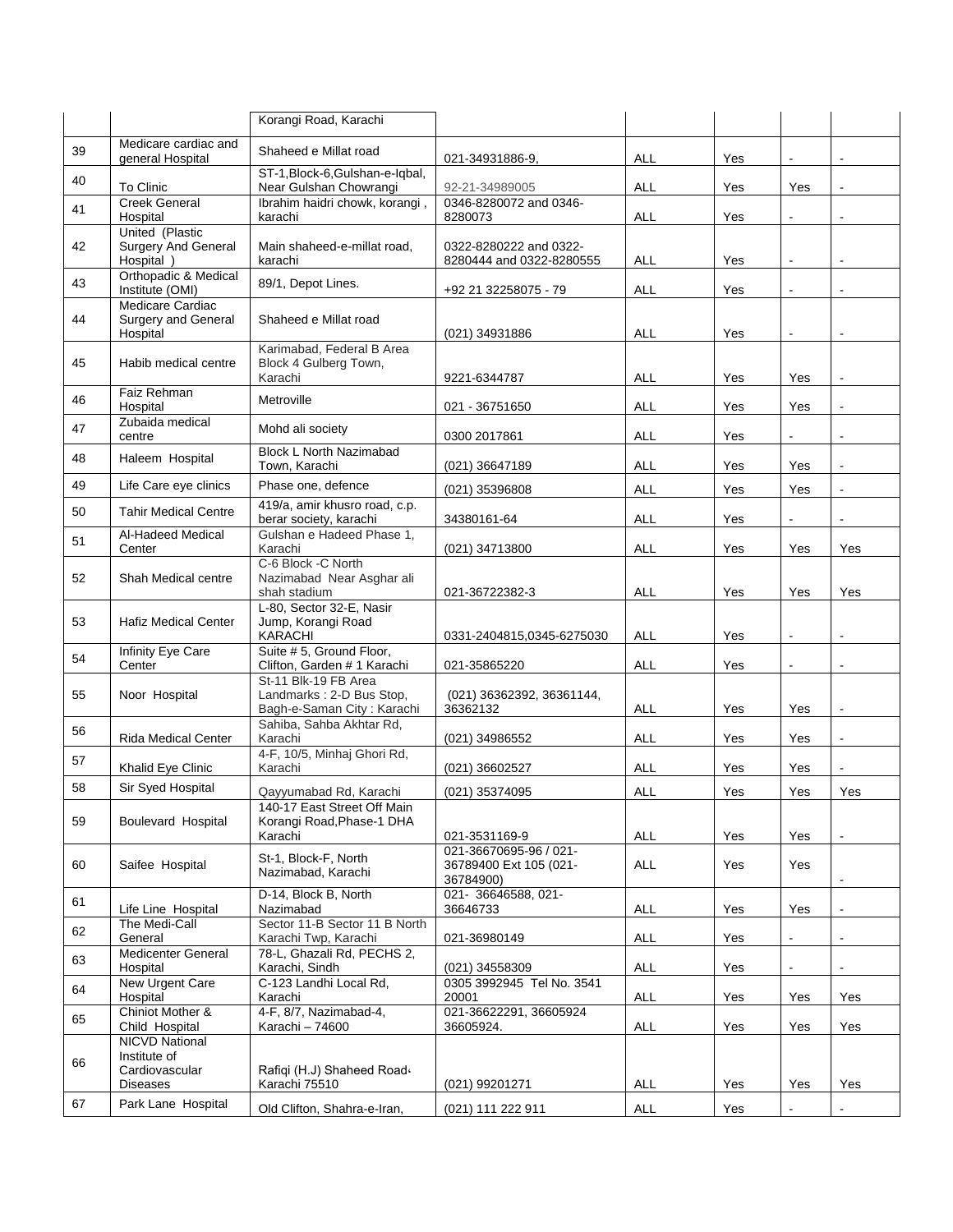|    |                                                       | Opp. British High<br>Commission, Block 5, Clifton,<br>Karachi.                                            |                                                               |            |     |                |                |
|----|-------------------------------------------------------|-----------------------------------------------------------------------------------------------------------|---------------------------------------------------------------|------------|-----|----------------|----------------|
| 68 | Maryam General<br>Hospital                            | C-73 Block-H North<br>Nazimabad, Karachi                                                                  | 36678636, 0311-4999439                                        | ALL        | Yes | Yes            | Yes            |
| 69 | East Side Hospital                                    | Main Korangi Industrial Rd,<br>Sector 23                                                                  | (021) 35115563                                                | <b>ALL</b> | Yes | Yes            | Yes            |
| 70 | <b>Chayell General</b><br>Hospital                    | Block 2 Reta Plot Shah Faisal<br>Colony, Karachi                                                          | 02134591122 02134591133                                       | <b>ALL</b> | Yes | Yes            | Yes            |
| 71 | Darul Shifa (Khumeni)                                 | 25/6 Raju House St. Jaffer e<br><b>Tayar Society F</b>                                                    | 021-34405176, 34405177,<br>034508392 Mobile: 0300-<br>8250643 | <b>ALL</b> | Yes | Yes            | Yes            |
| 72 | Naila Maternity<br>Home                               | A-1-2 Shah Faisal colony                                                                                  | 021-34573114, 34574005                                        | ALL        | Yes | Yes            | Yes            |
| 73 | Al-Mumtaz Medical<br>Complex                          | 25/423, Darakhshan Society<br>Kala Board, Malir, Karachi<br>75080                                         | 021-34510199                                                  | ALL        | Yes | $\blacksquare$ | $\blacksquare$ |
| 74 | Al-Murtaza Hospital                                   | Main mehmoodabad no. 6<br>near sitara backery opp. Al<br>hermain, masjid                                  | 021-35888818, 03152100920                                     | ALL        | Yes | Yes            | Yes            |
| 75 | Aziz Hospital                                         | Landhi Rd, Nasir Colony<br>Sector 32 E Korangi, Karachi                                                   | (021) 35060072                                                | <b>ALL</b> | Yes | Yes            | Yes            |
| 76 |                                                       | Allama iqbal road, opp. Al-<br>sahar college, manzoor                                                     |                                                               |            |     |                |                |
|    | The City Hospital                                     | colony, karachi-45460                                                                                     | 021-35382441- (3 LINE)                                        | ALL        | Yes | Yes            | Yes            |
| 77 | M.S. Hosiptal                                         | Block 1 Nazimabad, Karachi<br>Street # 1, Building # 1, 100 Ft                                            | 021 36683628 021 36612233.                                    | <b>ALL</b> | Yes | Yes            | Yes            |
| 78 | Azam Town General                                     | Road, Azam Town, Karachi                                                                                  | 35801741, 35801742                                            | <b>ALL</b> | Yes | Yes            |                |
| 79 | Al-Habib Hospital                                     | Main Mehmoodabad Gate Khi<br>H 12/32, Nazimaabad No 3,                                                    |                                                               | ALL        | Yes | Yes            | Yes            |
| 80 | Farzana Hospital                                      | Chota Maidan Near Gole<br>Market                                                                          | 021-36620470                                                  | <b>ALL</b> | Yes | Yes            | Yes            |
| 81 | <b>Ahmed General</b><br>(Kathiawar Medical<br>Centre) | Kathiawar Society Block A<br>Kathiawar Society, Karachi                                                   | 34521211 -34386668<br>(Muneer Ahmed Khan 0321-<br>2793738)    | <b>ALL</b> | Yes | Yes            | Yes            |
| 82 | Rafi Hospital                                         | F-11/12, opp, mustafa masjid,<br>manghopir road, qasba<br>colony, karachi.                                | 021-36662992 -0302-2810360                                    | <b>ALL</b> | Yes | Yes            | Yes            |
| 83 |                                                       | Plot no.378, block no.9,<br>Karachi Administration                                                        |                                                               |            |     |                |                |
|    | Bismillah Hospital<br>Hamdard Naimat                  | employees housing society                                                                                 | 021-34320925, 34320926                                        | ALL        | Yes | Yes            | Yes            |
| 84 | Begum Mother &                                        |                                                                                                           |                                                               |            |     |                |                |
|    | Child Care                                            | Block 3 Nazimabad, Karachi                                                                                | (021) 36614191                                                | <b>ALL</b> | Yes | Yes            | $\blacksquare$ |
| 85 | Darul Sehat Hosital                                   | St-19, Jauhar Chowrangi Rd,<br>KDA Scheme Abul Asar<br>Hafeez Jalandhari Rd Block<br>15 Gulistan-e-Jauhar | (021) 38691071                                                | ALL        | Yes |                |                |
| 86 |                                                       | DHA near beacon house<br>school, A, 205 Saba Avenue,<br>Zone A Phase 8 Defence                            |                                                               |            |     |                |                |
|    | Bay View Hospital                                     | Housing Authority, Karachi<br>Aisha Manzil, C-28, Block-10,                                               | (021) 35246237                                                | ALL        | Yes |                |                |
| 87 | <b>Mother Care Medical</b><br>Centre                  | F.B Area, Shahrah E Pakistan<br>karachi                                                                   | Aijaz Anwer Manager Admin &<br>Acounts 0331-2220231           | GP         | Yes | Yes            | Yes            |
| 88 | Mehmoodabad<br><b>Medical Centre</b>                  | Unnamed Road,<br>Mehmoodabad Karachi                                                                      | 0300 9371363                                                  | GP         | Yes | Yes            | Yes            |
| 89 | Family Care &<br><b>Maternity Home</b>                | Shumail View Phase lii,<br>Gulzar E Hijri, karachi                                                        | 0333-2197634 (Dr. Hafiz m<br>athar kamran)                    | GP         | Yes | Yes            | Yes            |
| 90 | HealthVision Hospital                                 | 159-Block # 3 Sirajuddalah<br>Road, bahadurabad karachi                                                   | 3492444-0334-3132398                                          | <b>ALL</b> | Yes | Yes            |                |
|    |                                                       | Z C 2 Block 4-A Gulshan e                                                                                 |                                                               |            |     |                |                |
| 91 | Rajput Hospital                                       | iqbal Abul Hasan Isphani<br>Road Karachi                                                                  | 021-34979403 - 021-34812731                                   | <b>ALL</b> | Yes | Yes            | $\blacksquare$ |
| 92 |                                                       | GPC: 12 Rojhan St, Block 5<br>Block 3 Clifton, Karachi,                                                   |                                                               |            |     |                |                |
|    | Southcity Hospital                                    | Karachi City, Sindh 75600                                                                                 | 021-35374072                                                  | <b>ALL</b> | Yes |                |                |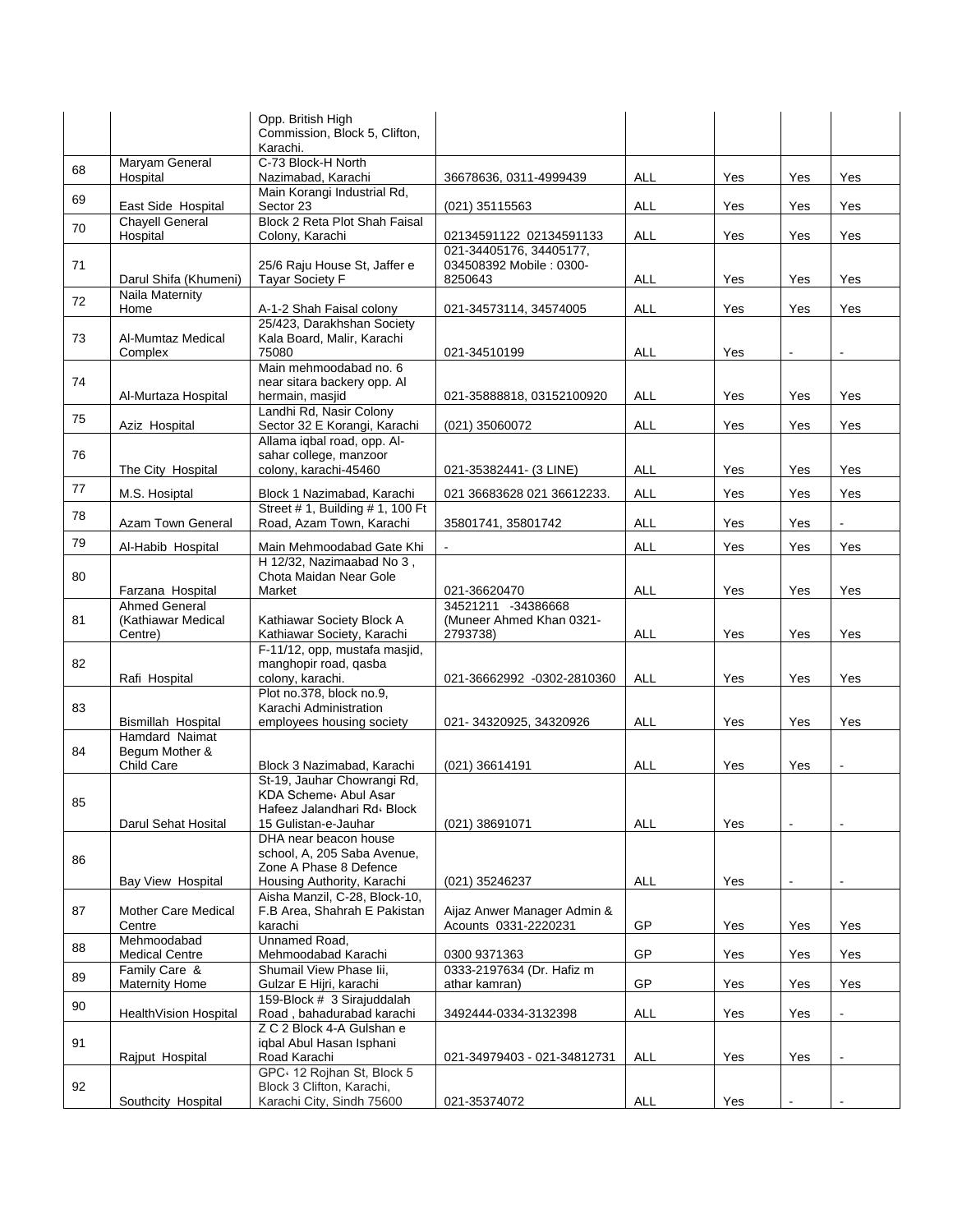| 93             | Al Mustafa Care<br>Hospital                                                       | Plot #354/A Street #8.11 - C<br>Bus Stop Azam Town Karachi                                    | 0345-2267007-0300-8266737                     | ALL        | Yes | Yes | Yes |
|----------------|-----------------------------------------------------------------------------------|-----------------------------------------------------------------------------------------------|-----------------------------------------------|------------|-----|-----|-----|
|                |                                                                                   |                                                                                               |                                               |            |     |     |     |
|                |                                                                                   |                                                                                               |                                               |            |     |     |     |
|                |                                                                                   | <b>LIST OF OPD PANEL (LABS)</b>                                                               |                                               |            |     |     |     |
|                |                                                                                   | <b>KARACHI</b>                                                                                |                                               |            |     |     |     |
| S.NO           | <b>Lab Name</b>                                                                   | <b>Address</b>                                                                                | <b>Contact</b>                                | Discount % | Yes | Yes | Yes |
|                |                                                                                   |                                                                                               |                                               |            | Yes | Yes | Yes |
|                | <b>JP CT Scan &amp;</b><br><b>Diagnostic Centre</b>                               |                                                                                               |                                               |            | Yes | Yes | Yes |
| 1              | JP CT Scan &<br>Diagnostic Centre -<br>Garden Road                                | S/C-1,2,3,4, Ground Floor<br>Complex, Near Makki Masjid,<br>Opp IBA Garden Road -<br>Karachi  | 32226156, 32226195,<br>32242000               | 40%        | Yes | Yes | Yes |
| 2              | JP CT Scan &<br>Diagnostic Centre -<br>Clifton                                    | Hilal e Ahmer House, Teen<br>Talwar, Clifton Karachi                                          | 35306061-4, Cell: 0333-<br>3140791            | 40%        | Yes | Yes | Yes |
| 3              | JP CT Scan &<br>Diagnostic Centre -<br>Stadium Road                               | Sana Arcade, Chandni Chowk<br>Near New Town Police<br>Station, Opp PTA, Aga Khan<br>Road, Khi | 99230888, 99230777,<br>34932441, 34127999     | 40%        | Yes | Yes | Yes |
| 4              | JP CT Scan &<br>Diagnostic Centre -<br>Malir Kalaboard                            | Al Malir Kalaboard Karachi                                                                    | 021-34404996, 34510076<br>MOBILE 0333-2613937 | 40%        | Yes | Yes | Yes |
| 5              | Drc Mri Scan Centre                                                               | Shop No 1 & 2 Ism Building<br>Opp: Anklesaria Hosp Garden<br>Road Khi                         | 021-32742992, 021-32743962                    | 40%        | Yes | Yes | Yes |
|                |                                                                                   |                                                                                               |                                               |            | Yes | Yes | Yes |
|                |                                                                                   |                                                                                               |                                               |            | Yes | Yes | Yes |
|                | <b>SINDLAB</b><br><b>PRIVATE LIMITED</b>                                          |                                                                                               |                                               |            | Yes | Yes | Yes |
| 1              | Sindh Lab (Pvt) Ltd.<br>Main Branch (Tariq<br>Road)                               | Z-74, DMC Society, Tariq<br>road, 74800                                                       | 34557771-3                                    | 25%        | Yes | Yes | Yes |
| $\overline{c}$ | Sindh Lab (Pvt) Ltd.<br>Gulshan Branch<br><b>Collection Unit</b>                  | SB-10/13-C, University Road,<br>Adjacent Ashfaq Memorial,<br>Karachi                          | 34965173, 34970805                            | 25%        | Yes | Yes | Yes |
| 3              | Sindh Lab (Pvt) Ltd.<br>Clifton Branch<br><b>Collection Unit</b>                  | Hilal-e-Ahmar House, Clifton,<br>Karachi                                                      | 35373662                                      | 25%        | Yes | Yes | Yes |
| 4              | Sindh Lab (Pvt) Ltd.<br>Advance Radiology<br><b>Clinic-ARC Collection</b><br>Unit | ARC Building, Behind Taj<br>Medical Complex, M. A.<br>Jinnah road, Karachi                    | 32786499, 32783535-6                          | 25%        | Yes | Yes | Yes |
| 5              | Sindh Lab (Pvt) Ltd.<br><b>DHA Clinics - DHA</b><br><b>Collection Unit</b>        | 10th street, Off. Rahat, D.H.A.<br>Phase #7, Karachi.                                         | 35345199, 35345219                            | 25%        | Yes | Yes | Yes |
| 6              | Gulshan-e-Hadeed<br><b>Collection Unit</b>                                        | Opp: Iftikhar Memorial, Main<br>Road, Phase # @, Gulshan-e-<br>Hadeed, Karachi                | 34711266                                      | 25%        | Yes | Yes | Yes |
| 7              | Abdul Samad<br>Memorial Collection<br>Unit                                        | Liagatabad # 4, Karachi                                                                       | 021-34857771                                  | 25%        | Yes | Yes | Yes |
| 8              | <b>Pakistan Steel</b><br><b>Collection Unit</b>                                   | Pakistan Steel, Bin Qasim<br>Town, Karachi                                                    | 34718589-90 EXT: 623                          | 25%        | Yes | Yes | Yes |
| 9              | Korangi Creek<br>General Collection<br>Unit                                       | Creek General, Korangi<br>Creek Karachi, Ibrahim<br>Haidery Road Near Nasir<br>Jump Karachi.  | 0346-8280085, EXT: 247                        | 25%        | Yes | Yes | Yes |
| 10             | <b>Malir Collection Unit</b>                                                      | Plot - 351/3/B MPL# G VIII-D-<br>99 Deh-Thano Jappo, Malir                                    | 34501199                                      | 25%        | Yes | Yes | Yes |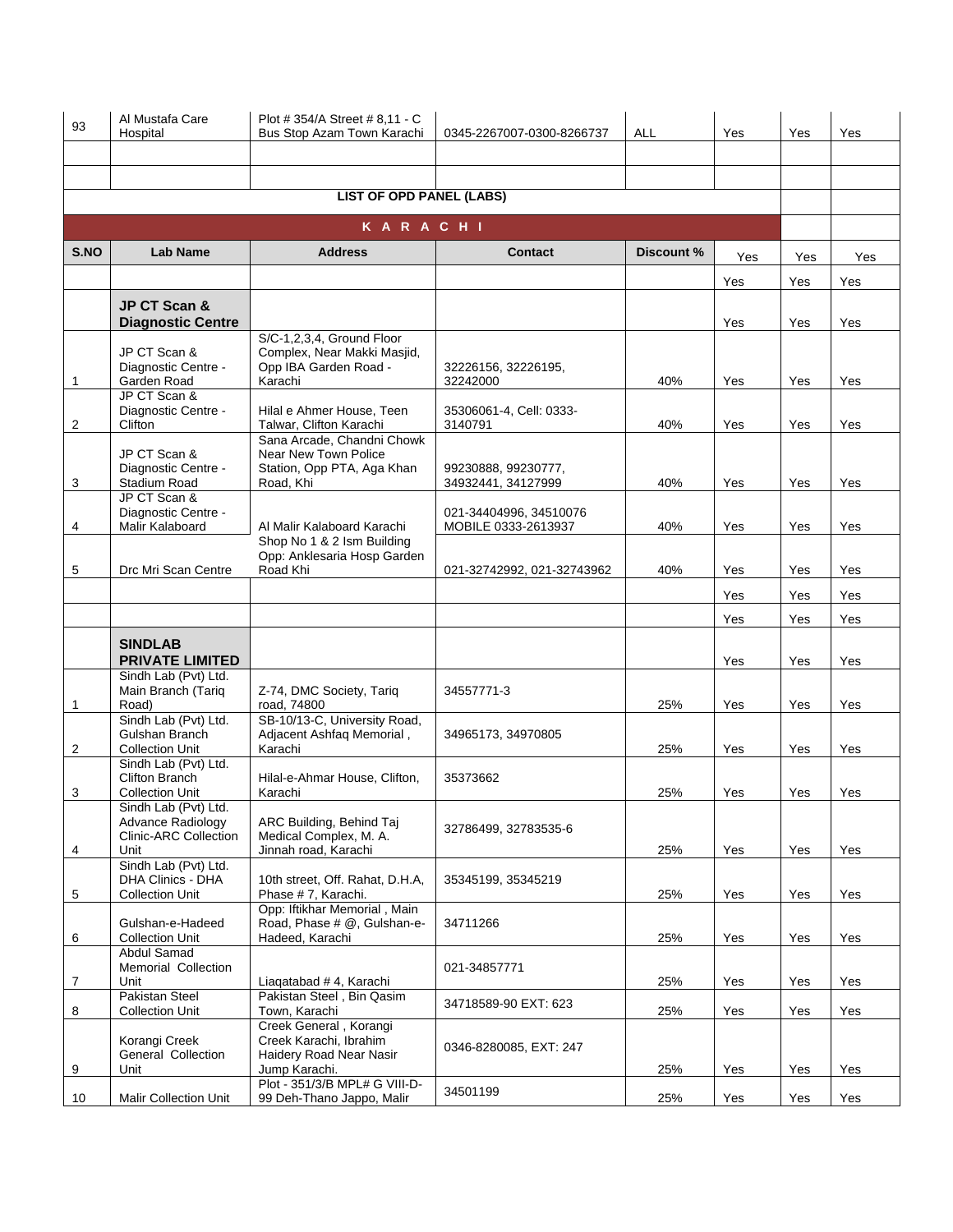|    |                                                  | Karachi                                                   |               |     |     |     |     |
|----|--------------------------------------------------|-----------------------------------------------------------|---------------|-----|-----|-----|-----|
|    | Samdani Collection                               | A-560, Block #5, Gulshan-e-                               | 34827771      |     |     |     |     |
| 11 | Unit                                             | Iqbal, Karachi -75300                                     |               | 25% | Yes | Yes | Yes |
|    | <b>Azam Town General</b>                         | Building # 1, Street # 1, 100<br>Foot Road, Azam Town,    | 35897771      |     |     |     |     |
| 12 | <b>Collection Unit</b>                           | Karachi                                                   |               | 25% | Yes | Yes | Yes |
|    | Plastic Surgery &<br>General Collection          | 16-B. Al-Riaz Society, Near<br>Hill Park, Saheed-e-Millat |               |     |     |     |     |
| 13 | Unit                                             | Road, Karachi.                                            | 34520444      | 25% | Yes | Yes | Yes |
|    | Samad Clinic                                     | Off Shaheed E Millat Road,                                |               |     |     |     |     |
| 14 | <b>Collection Unit</b>                           | Karachi 74800<br>44-R, Block-6, Adjecent Ptcl             | 021-34522678  | 25% | Yes | Yes | Yes |
| 15 | Neurology Centre<br><b>Collection Unit</b>       | Exchange, Razi Rd, Karachi                                | 021-34540584  | 25% | Yes | Yes | Yes |
| 16 | Dr. Muniza clinic<br>collection unit             | Pechs Block 6 Karachi                                     | 021-34324408  | 25% | Yes | Yes | Yes |
|    |                                                  | <b>Head Quarter Trade Sercice</b>                         |               |     |     |     |     |
| 17 | National Logistic Cell<br><b>Collection Unit</b> | NIc Near New Haji Camp<br>Sultanabad Karachi              | 0311-3551432  | 25% | Yes | Yes | Yes |
|    | <b>Bilawal Chowrangi</b>                         | Shop no. 9-b marine arcade                                |               |     |     |     |     |
| 18 | <b>Collection Unit</b>                           | block-3 clifton karachi                                   | 021-35376777  | 25% | Yes | Yes | Yes |
|    | <b>Anit Narctis</b>                              | Matrc - karachi benazir<br>shaheed anf mirpur road,       |               |     |     |     |     |
| 19 | <b>Collection Unit</b>                           | layari karachi.                                           | 0322-45577771 | 25% | Yes | Yes | Yes |
|    | <b>Green Star Collection</b>                     | i-250 korangi no. 5 behind                                |               |     |     |     |     |
| 20 | Unit<br>Al Maimmoona Clinic                      | civic centre karachi.<br>187-D Sharah E Quaideen          | 021-35035332  | 25% | Yes | Yes | Yes |
| 21 | <b>Collection Unit</b>                           | Service Rd, Karachi                                       | 021-34548207  | 25% | Yes | Yes | Yes |
|    | Rehman Medical &                                 | Poineer Fountain, Phase 1,                                |               |     |     |     |     |
| 22 | <b>Dental Clinic</b>                             | Gulshan E Iqbal<br>C-15/1 Block 3 Gulshan                 |               | 25% | Yes | Yes | Yes |
|    |                                                  | Chrowrangi Rashid Minhas                                  |               |     |     |     |     |
| 23 | <b>Taj Consultant Clinics</b>                    | Road Gulshan E Iqbal Karachi                              | 021-34831157  | 25% | Yes | Yes | Yes |
|    |                                                  |                                                           |               |     | Yes | Yes | Yes |
|    |                                                  |                                                           |               |     |     |     |     |
|    | <b>DR. ESSA LAB</b>                              |                                                           |               |     | Yes | Yes | Yes |
|    | (EAST ZONE)                                      |                                                           |               |     | Yes | Yes | Yes |
|    | Gulshan Branch                                   | FL-11/17, Block13-A Gulshan-                              |               |     |     |     |     |
| 1  | (Zonal Office)                                   | e-Iqbal(Ex Rehman)                                        |               | 20% | Yes | Yes | Yes |
|    |                                                  | A-1/3&4, Block-4, Gulshan-e-<br>Igbal, Main Abul Hassan   |               |     |     |     |     |
| 2  |                                                  |                                                           |               |     |     |     |     |
|    | Abul Isphani Branch                              | Isphahani Road, Karachi.                                  |               | 20% | Yes | Yes | Yes |
|    |                                                  | SB 1, Suite #2, Javed Arcade,                             |               |     |     |     |     |
| 3  | Gulistan-e-Jauhar<br>Branch                      | Block - 17, Gulistan-e-Jouhar,<br>Karachi.                |               | 20% | Yes | Yes | Yes |
|    |                                                  | Billy's Arcade, Shop# 145-                                |               |     |     |     |     |
|    |                                                  | 146, Main University Road,                                |               |     |     |     |     |
| 4  | Safoora Branch                                   | KDA, Scheme 33, Adjacent to<br>Jauhar Complex, Karachi.   |               | 20% | Yes | Yes | Yes |
|    |                                                  | Suite# 1, Bungalow# A-31/2,                               |               |     |     |     |     |
|    |                                                  | Near Colony Medical Store,                                |               |     |     |     |     |
| 5  | Shah Faisal Branch                               | Shama Chorangi, Shah Faisal<br>Colony No. 2, Karachi.     |               | 20% | Yes | Yes | Yes |
|    |                                                  |                                                           |               |     |     |     |     |
|    | (SOUTH ZONE)                                     | Suite# 103, 1st Floor, The                                |               |     | Yes | Yes | Yes |
|    | Medilink Branch                                  | Plaza, 2 Talwar, Khayaban-e-                              |               |     |     |     |     |
| 6  |                                                  | Igbal, Main Clifton Road,<br>Karachi.                     |               | 20% | Yes | Yes | Yes |
|    |                                                  | One Stop Diagnostic                                       |               |     |     |     |     |
|    |                                                  | Centre, 38-C, Lane #8, Main                               |               |     |     |     |     |
|    | DHA Branch                                       | Khayaban-e-Muslim, Bukhari<br>Commeercial, Phase-VI DHA,  |               |     |     |     |     |
| 7  |                                                  | Karachi.<br>Karachi Port Trust Kemari,                    |               | 20% | Yes | Yes | Yes |